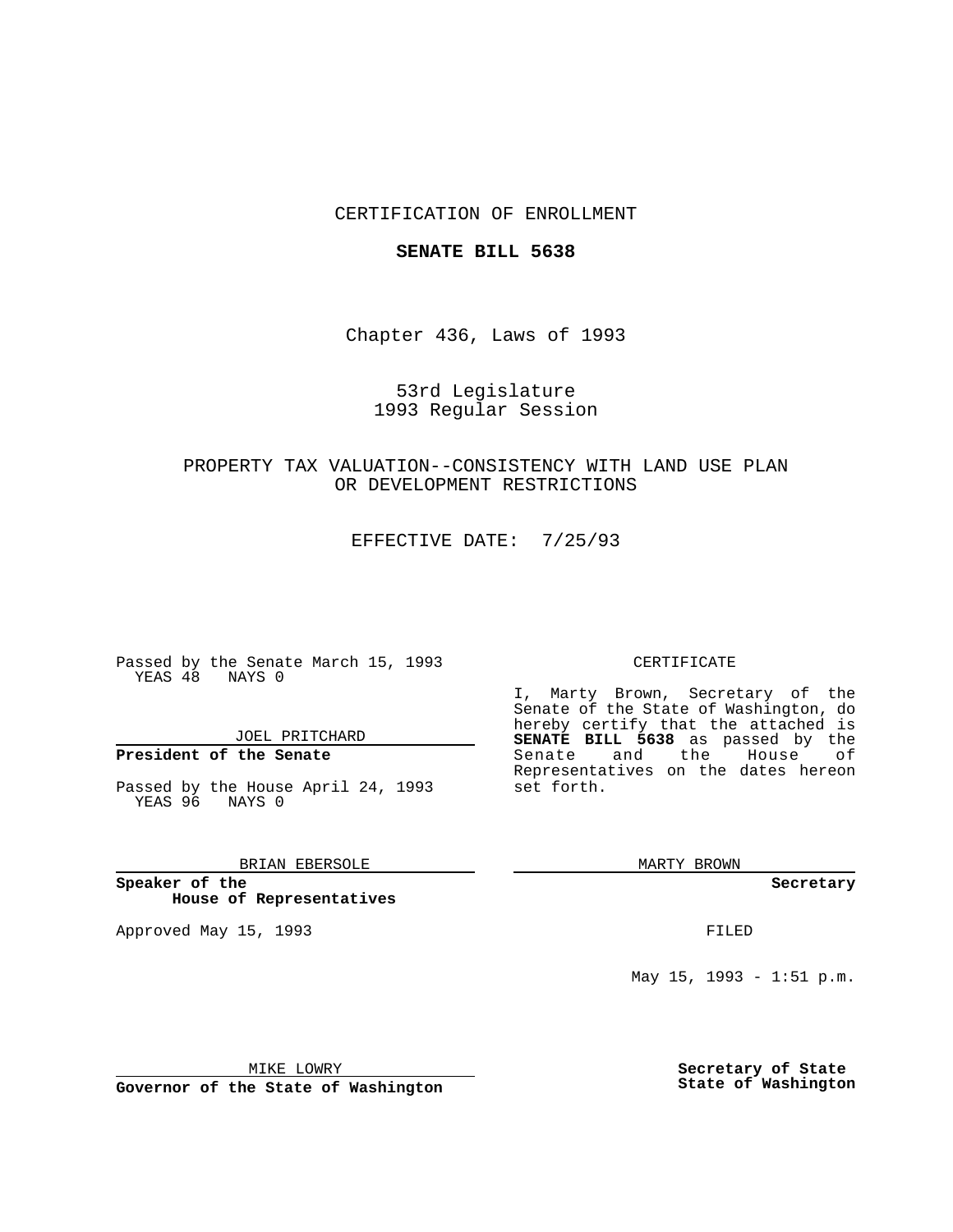## **SENATE BILL 5638** \_\_\_\_\_\_\_\_\_\_\_\_\_\_\_\_\_\_\_\_\_\_\_\_\_\_\_\_\_\_\_\_\_\_\_\_\_\_\_\_\_\_\_\_\_\_\_

\_\_\_\_\_\_\_\_\_\_\_\_\_\_\_\_\_\_\_\_\_\_\_\_\_\_\_\_\_\_\_\_\_\_\_\_\_\_\_\_\_\_\_\_\_\_\_

Passed Legislature - 1993 Regular Session

**State of Washington 53rd Legislature 1993 Regular Session By** Senators Skratek, Drew, Roach, Haugen, Quigley, M. Rasmussen and Oke Read first time 02/05/93. Referred to Committee on Government Operations.

 AN ACT Relating to taxation of property affected by growth management regulations; and amending RCW 84.40.030.

BE IT ENACTED BY THE LEGISLATURE OF THE STATE OF WASHINGTON:

 **Sec. 1.** RCW 84.40.030 and 1988 c 222 s 14 are each amended to read as follows:

 All property shall be valued at one hundred percent of its true and fair value in money and assessed on the same basis unless specifically provided otherwise by law.

 Taxable leasehold estates shall be valued at such price as they would bring at a fair, voluntary sale for cash without any deductions for any indebtedness owed including rentals to be paid. Notwithstanding any other provisions of this section or of any other statute, when the value of any taxable leasehold estate created prior to January 1, 1971 is being determined for assessment years prior to the assessment year 1973, there shall be deducted from what would otherwise be the value thereof the present worth of the rentals and other consideration which may be required of the lessee by the lessor for the unexpired term thereof: PROVIDED, That the foregoing provisions of this sentence shall not apply to any extension or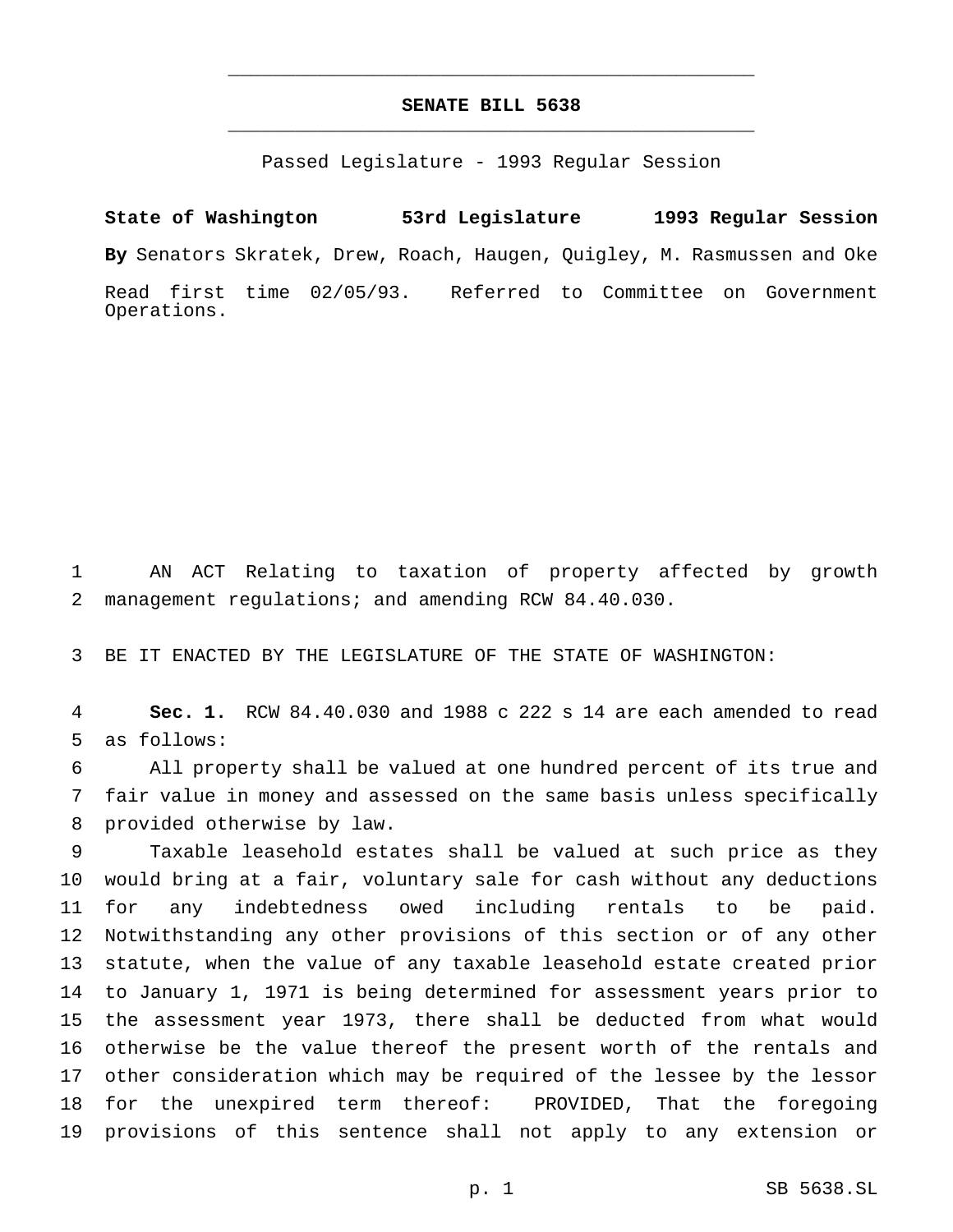renewal, made after December 31, 1970 of the term of any such estate, or to any such estate after the date, if any, provided for in the agreement for rental renegotiation.

 The true and fair value of real property for taxation purposes (including property upon which there is a coal or other mine, or stone or other quarry) shall be based upon the following criteria:

 (1) Any sales of the property being appraised or similar properties with respect to sales made within the past five years. The appraisal 9 shall ((take into consideration political restrictions such as)) be 10 consistent with the comprehensive land use plan, development 11 regulations under chapter 36.70A RCW, zoning, and any other 12 governmental policies or practices in effect at the time of appraisal 13 that affect the use of property, as well as physical and environmental influences. The appraisal shall also take into account, (a) in the use of sales by real estate contract as similar sales, the extent, if any, to which the stated selling price has been increased by reason of the down payment, interest rate, or other financing terms; and (b) the extent to which the sale of a similar property actually represents the general effective market demand for property of such type, in the geographical area in which such property is located. Sales involving deed releases or similar seller-developer financing arrangements shall not be used as sales of similar property.

 (2) In addition to sales as defined in subsection (1), consideration may be given to cost, cost less depreciation, reconstruction cost less depreciation, or capitalization of income that would be derived from prudent use of the property. In the case of property of a complex nature, or being used under terms of a franchise from a public agency, or operating as a public utility, or property not having a record of sale within five years and not having a significant number of sales of similar property in the general area, the provisions of this subsection (2) shall be the dominant factors in valuation. When provisions of this subsection (2) are relied upon for establishing values the property owner shall be advised upon request of the factors used in arriving at such value.

 (3) In valuing any tract or parcel of real property, the value of the land, exclusive of structures thereon shall be determined; also the value of structures thereon, but the valuation shall not exceed the value of the total property as it exists. In valuing agricultural land, growing crops shall be excluded.